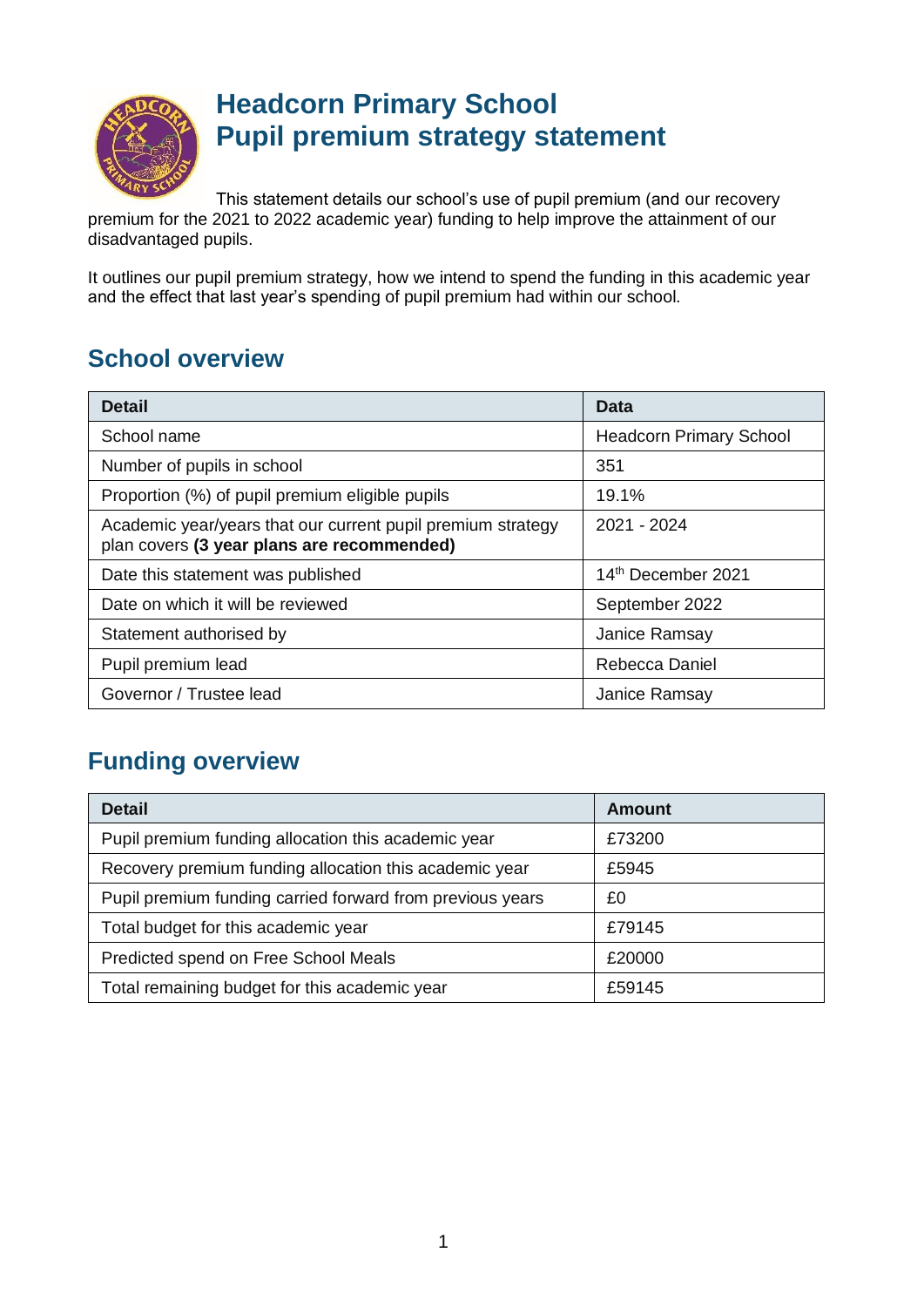# **Part A: Pupil premium strategy plan**

# **Statement of intent**

Our aim is to use Pupil Premium Funding to help us improve and sustain higher attainment for disadvantaged pupils at our school that is comparable with that of non-disadvantaged pupils nationally.

During the period of this strategy plan we will focus on the key challenges that are preventing our disadvantaged pupils from attaining well:

- speech and language: improving pupil's speech and language through professional support and staff training;
- vocabulary: expanding pupils' vocabulary, both written and spoken;
- memory: providing strategies for retention and recall;
- expectations: of staff, parents as well as pupils themselves;
- aspirations: expanding pupils' aspirations;
- attendance: working with parents and carers to decrease unauthorised and persistent absence.

Our approach will be responsive to both common challenges and our pupils' individual needs, routed in robust diagnostic assessment, not assumptions about the impact of disadvantage.

One main expectation at Headcorn Primary School is that all pupils, irrespective of background or the challenges they face, become strong readers. This will enable them to read to learn, broaden horizons and be interested and interesting citizens. The approaches we have adopted complement each other to help pupils to excel. To ensure they are effective we will:

- Adopt a whole school approach in which all staff take responsibility for disadvantaged pupils' outcomes and raise expectations of what they can achieve
- Act early to intervene at the point need is identified
- Ensure disadvantaged pupils are challenged in the work that they are set

# **Challenges**

This details the key challenges to achievement that we have identified among our disadvantaged pupils. These challenges are closely linked to the priorities on our School Improvement Plan.

| <b>Challenge</b><br>number | Detail of challenge                                                                                                                                                                                                 |
|----------------------------|---------------------------------------------------------------------------------------------------------------------------------------------------------------------------------------------------------------------|
|                            | Our assessments, discussions and observations show underdeveloped<br>speech production, expressive and receptive language and vocabulary gaps<br>for some disadvantaged pupils, from EYFS and through school to KS2 |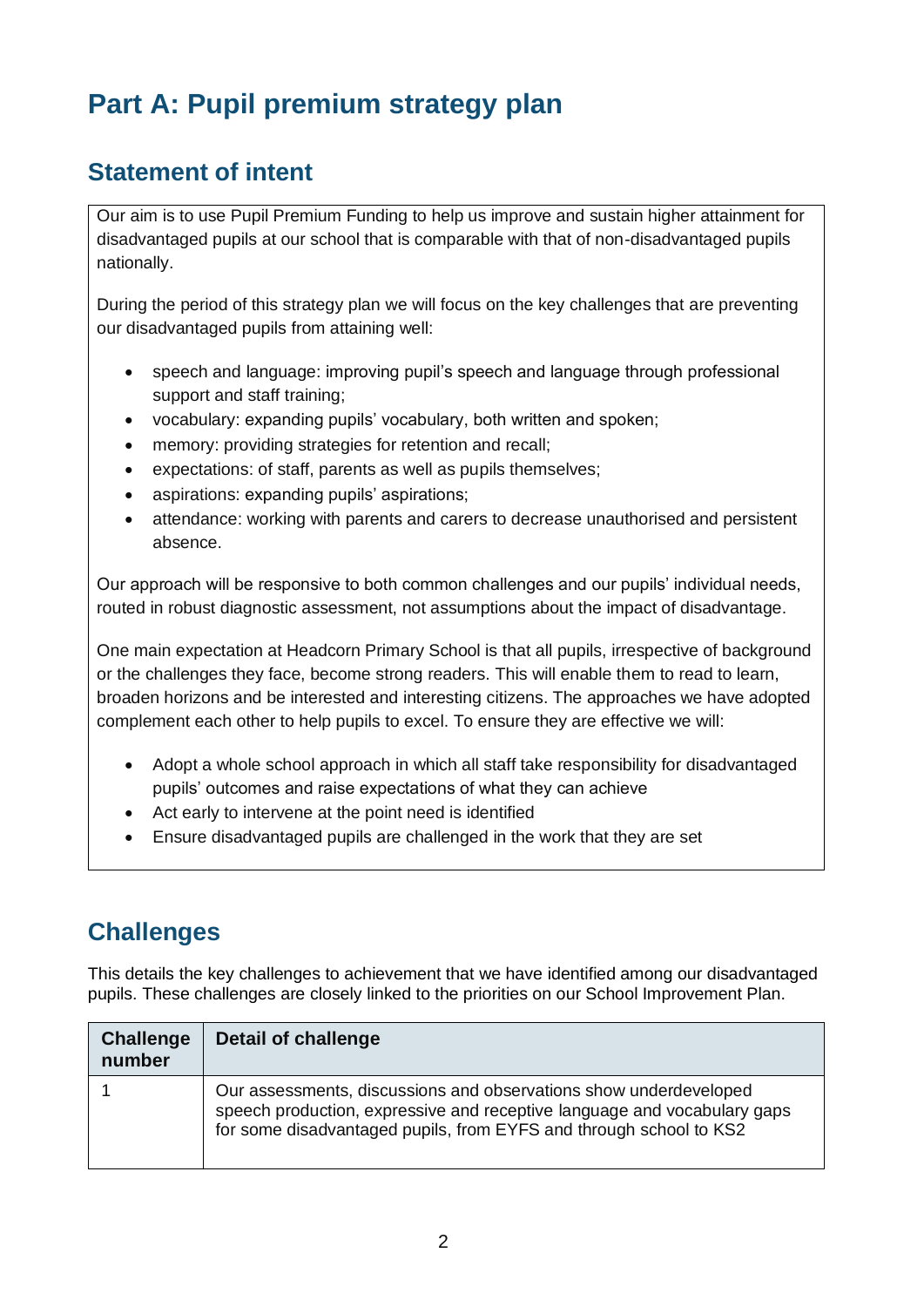|                | Our baseline assessments upon entry to Reception class demonstrate that<br>92% of our disadvantaged pupils arrived below age-related expectations<br>compared to only 79% of others.           |                                          |                         |
|----------------|------------------------------------------------------------------------------------------------------------------------------------------------------------------------------------------------|------------------------------------------|-------------------------|
| $\overline{2}$ | Internal and external assessments show some disadvantaged pupils attain<br>less well in the Year 1 Phonics check and Year 2 Phonics check retake<br>impacting on their development as readers. |                                          |                         |
|                | Assessments show that 15% of our disadvantaged pupils in Year 1 achieve<br>age-related expectations compared to 45% of others.                                                                 |                                          |                         |
|                | Assessments show that 74% of our disadvantaged pupils in Year 2 achieve<br>age-related expectations compared to 85% of others.                                                                 |                                          |                         |
|                | This gap has widened from 2020 to 2021.                                                                                                                                                        |                                          |                         |
| 3              | Our assessments, observations and discussions with families show that many<br>of our disadvantaged pupils' education has been disproportionately impacted<br>by partial school closures.       |                                          |                         |
|                | These findings are backed up by a number of national studies on partial school<br>closures.                                                                                                    |                                          |                         |
| 4              | Our assessments, observations and discussions have identified social and<br>emotional/self-confidence difficulties for some disadvantaged pupils.                                              |                                          |                         |
|                | Within our school, 11% pupils are identified as needing additional support with<br>social emotional needs, with 24 currently receiving a targeted Nurture<br>intervention.                     |                                          |                         |
|                | In response to the rise in need since the pandemic, we have developed a<br>Nurture Provision lead by trained Nurture Practitioners.                                                            |                                          |                         |
| 5              | Our analysis shows some disadvantaged pupils and families need additional<br>support to secure and sustain better punctuality and attendance.                                                  |                                          |                         |
|                | At present, 14.7% of our disadvantaged children are in the "persistent<br>absenteeism" category.                                                                                               |                                          |                         |
|                | At present, 11.7% of our disadvantaged children are in danger of falling into the<br>"persistent absenteeism" category.                                                                        |                                          |                         |
|                | Our in-school attendance gap for our Pupil Premium pupils is 3.19% for the<br>academic year 2020 - 2021. (Whole School is 93.88%, Disadvantaged is<br>90.60%)                                  |                                          |                         |
| 6              | Our assessments, observations and discussions have identified memory<br>retention difficulties for many disadvantaged pupils.                                                                  |                                          |                         |
|                | Teacher observations show that disadvantaged pupils are more reluctant to<br>answer questions in class as they fear they cannot recall the answer.                                             |                                          |                         |
|                | Assessment shows more disadvantaged pupils attain below expectations in<br>test conditions, both internal and external compared to others.                                                     |                                          |                         |
|                | Through discussions with disadvantaged pupils and their families there can be<br>less aspirational belief towards outcomes and future achievements and<br>ambitions.                           |                                          |                         |
|                | <b>Subject % Below Expectations</b>                                                                                                                                                            | Disadvantaged<br>Pupils across<br>school | Others across<br>school |
|                | Reading                                                                                                                                                                                        | 49%                                      | 26%                     |
|                | Writing                                                                                                                                                                                        | 47%                                      | 22%                     |
|                | Grammar, Punctuation, Spelling                                                                                                                                                                 | 58%                                      | 41%                     |
|                | Maths                                                                                                                                                                                          | 47%                                      | 20%                     |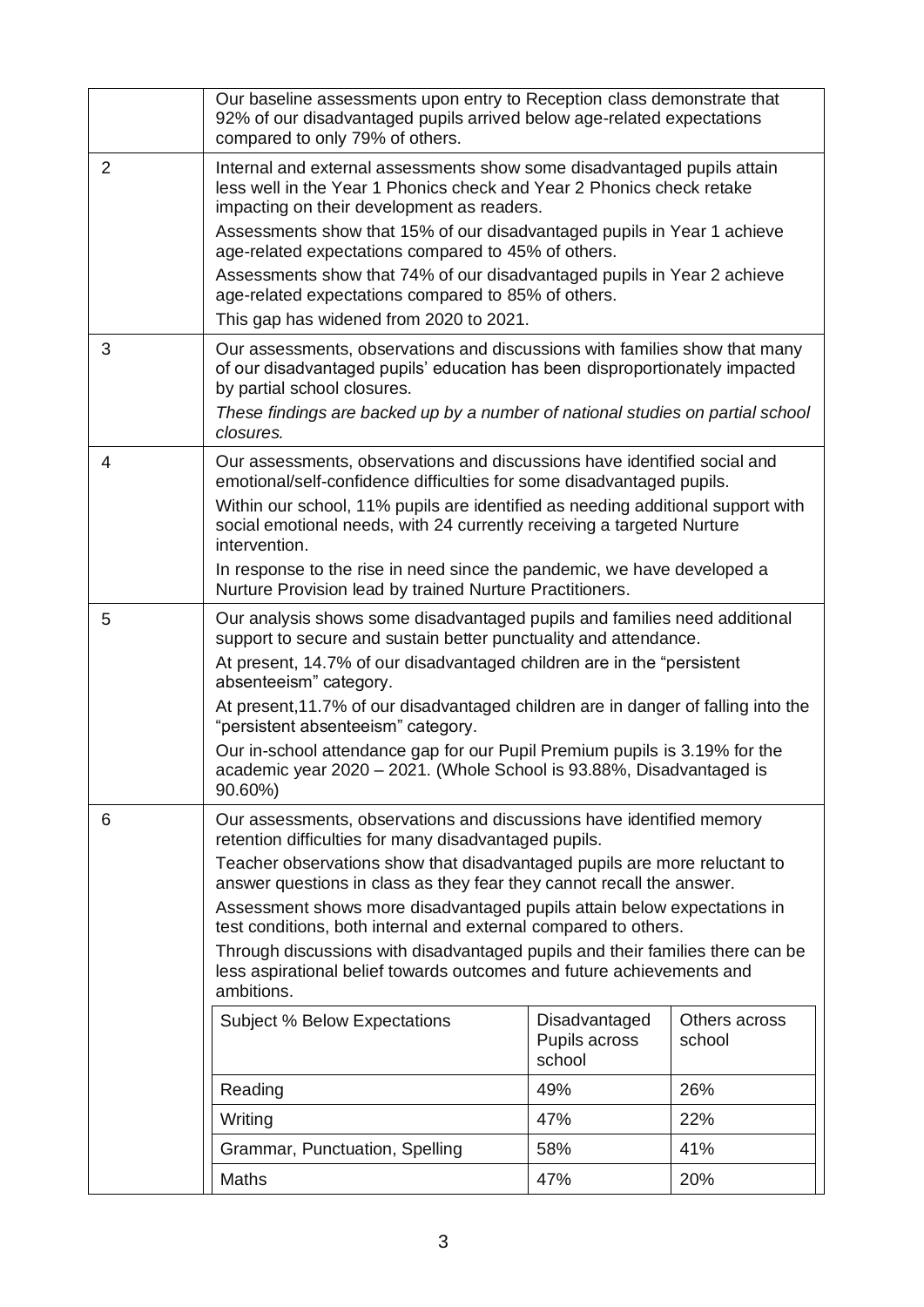# **Intended outcomes**

This explains the outcomes we are aiming for **by the end of our current strategy plan**, and how we will measure whether they have been achieved.

| <b>Intended outcome</b>                                                                                                                         | <b>Success criteria</b>                                                                                                                                                                                                                                                                                                 |
|-------------------------------------------------------------------------------------------------------------------------------------------------|-------------------------------------------------------------------------------------------------------------------------------------------------------------------------------------------------------------------------------------------------------------------------------------------------------------------------|
| Improved speech production, expressive and<br>receptive language and vocabulary gaps for<br>disadvantaged pupils                                | Teacher assessment of pupil's speech and<br>language demonstrates a reduction in the<br>attainment gap between disadvantaged<br>pupils and their peers in school                                                                                                                                                        |
|                                                                                                                                                 | Language Link: No more than 10% to score<br>below age-expected                                                                                                                                                                                                                                                          |
|                                                                                                                                                 | Independent SALTs assessment: children to<br>be meeting their targets and discharged<br>from intervention                                                                                                                                                                                                               |
| All disadvantaged pupils leave Headcorn<br>Primary School as strong readers                                                                     | KS1 phonics assessment scores reflect our<br>ambition to reduce the attainment gap<br>between disadvantaged pupils and their<br>peers from 30% to no more than 10%.                                                                                                                                                     |
|                                                                                                                                                 | Pupils are assessed against the national<br>standard using Read, Write, Inc., Suffolk<br>reading and NFER tests which will inform<br>next steps.                                                                                                                                                                        |
|                                                                                                                                                 | End of Key Stage outcomes show<br>disadvantaged pupils performing as well as<br>non-disadvantaged pupils nationally and<br>reflect our ambition to reduce the attainment<br>gap between disadvantaged pupils and their<br>peers to no more than 10% at Headcorn.                                                        |
| Improved attendance for disadvantaged<br>pupils                                                                                                 | Attendance for disadvantaged pupils is at<br>least 95% each half term.<br>In the 2020 academic year the figure was                                                                                                                                                                                                      |
|                                                                                                                                                 | 92.8%.<br>At the end of Term 2 of 2021 it is 90.69%.                                                                                                                                                                                                                                                                    |
| Improved internal and external assessment<br>results                                                                                            | Statutory assessment and internal tests<br>(e.g., spelling, maths fluency, NFER) show<br>disadvantaged pupils performing as well as<br>non-disadvantaged pupils nationally and<br>reflect our ambition to reduce the attainment<br>gap between disadvantaged pupils and their<br>peers to no more than 10% at Headcorn. |
| Increased number of disadvantaged children<br>will display higher levels of involvement in<br>memory-related activities such as Flashback<br>4. | Teacher assessment using the Leuven<br>Scale specifically during memory-related<br>activities will show increased scores for<br>disadvantaged children.                                                                                                                                                                 |
| The school community will have higher<br>expectations of and aspirations for                                                                    | See above regarding improved internal and<br>external assessment results.                                                                                                                                                                                                                                               |
| disadvantaged pupils                                                                                                                            | Encourage engagement by disadvantaged<br>pupils with the Children's University project.                                                                                                                                                                                                                                 |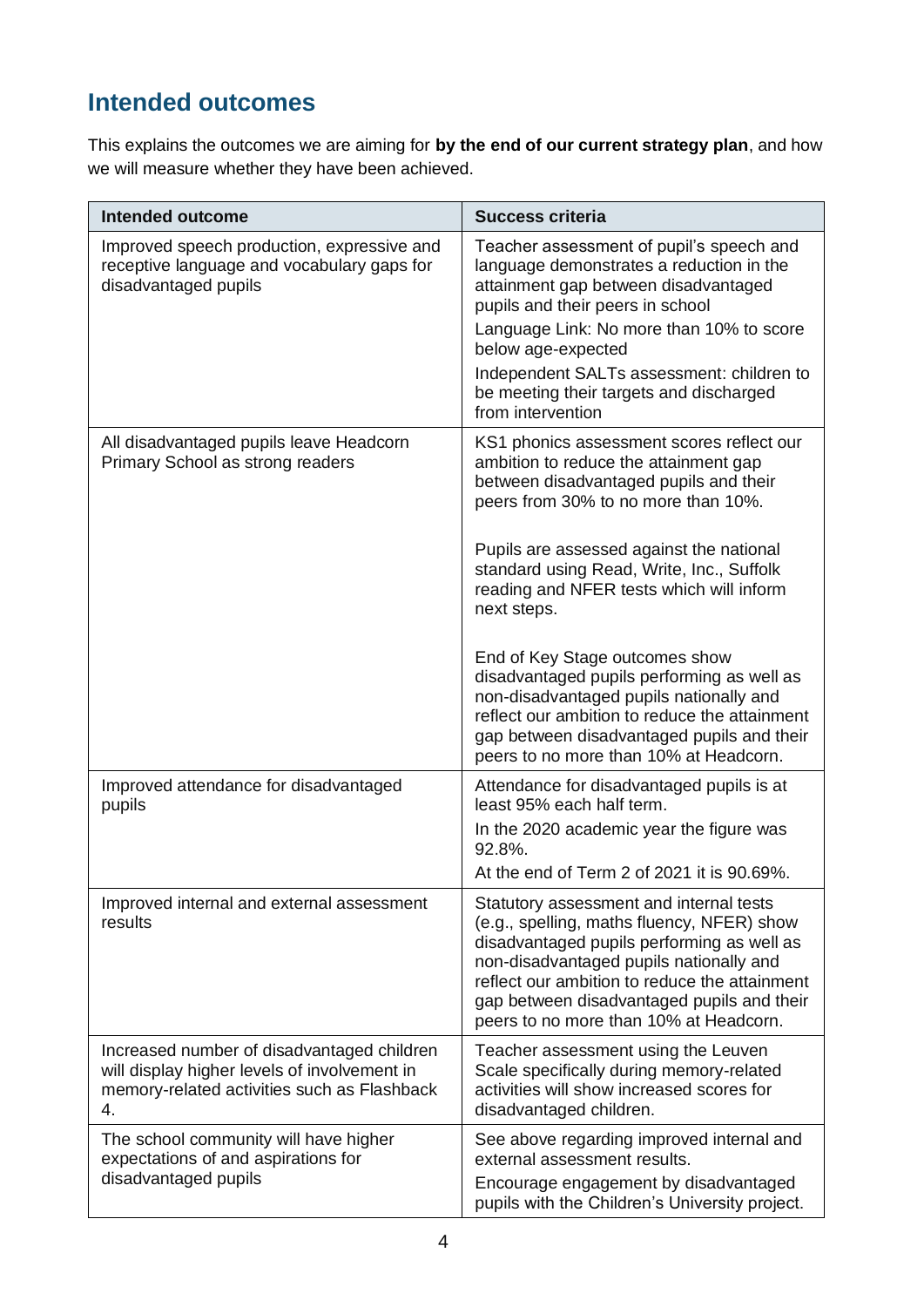# **Activity in this academic year**

This details how we intend to spend our pupil premium (and recovery premium funding) **this academic year** to address the challenges listed above.

### **Teaching (for example, CPD, recruitment and retention)**

#### **Budgeted cost: £33000**

| <b>Activity</b>                                                                                                                                                                                                                                                                                                                                                                        | Evidence that supports this approach                                                                                                                                                                                                                                                                                                                                      | <b>Challenge</b><br>number(s)<br>addressed |
|----------------------------------------------------------------------------------------------------------------------------------------------------------------------------------------------------------------------------------------------------------------------------------------------------------------------------------------------------------------------------------------|---------------------------------------------------------------------------------------------------------------------------------------------------------------------------------------------------------------------------------------------------------------------------------------------------------------------------------------------------------------------------|--------------------------------------------|
| <b>Embedding a more</b><br>consistent teaching<br>delivery across RWI<br>groups<br>This will include<br>professional development,<br>instructional coaching and<br>teacher release time<br>working with external<br>expertise. There will be a<br>sharp focus on supporting<br>new teaching staff who have<br>not used Read Write Inc.<br>(RWI) before.                                | https://educationendowmentfoundation.org.uk/<br>education-evidence/teaching-learning-<br>toolkit/phonics                                                                                                                                                                                                                                                                  | 1, 2, 3, 6                                 |
| <b>Embedding Reciprocal</b><br>Reading as part of a<br>whole school reading<br>approach<br>This will include professional<br>development, instructional<br>coaching and teacher<br>release time working with<br>external expertise. There will<br>be a sharp focus on<br>supporting less confident<br>teaching staff.                                                                  | https://educationendowmentfoundation.org.uk/<br>projects-and-evaluation/projects/reciprocal-<br>reading<br>Reciprocal reading is a structured method of guided reading<br>where children are gradually taught to take on group roles to<br>explore and find meaning in texts. Reciprocal<br>reading emphasises teamwork and supports independent<br>comprehension skills. | 1, 2, 3, 6                                 |
| <b>Embedding VIPERS</b><br><b>Reading Scheme across</b><br>KS2: Vocabulary, Inference,<br>Prediction, Explaining,<br>Retrieval, Sequence/<br>Summarising<br>This will include professional<br>development, instructional<br>coaching and teacher<br>release time working with<br>external expertise. There will<br>be a sharp focus on<br>supporting less confident<br>teaching staff. | https://educationendowmentfoundation.org.uk/<br>education-evidence/teaching-learning-<br>toolkit/reading-comprehension-strategies                                                                                                                                                                                                                                         | 1, 3, 6                                    |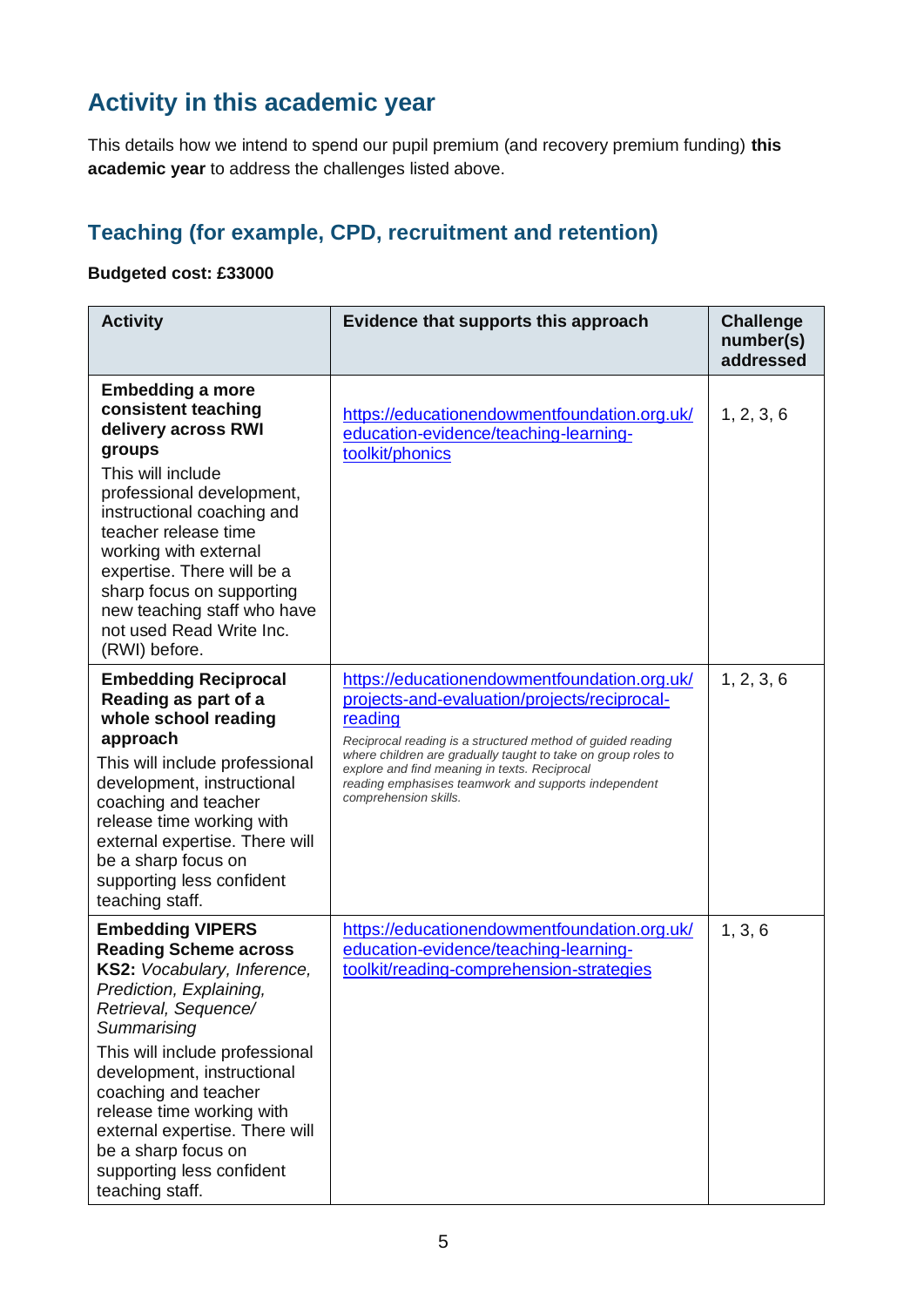| <b>Ensuring consistency of</b><br>teaching of early Reading<br>and Phonics and purchase<br>of additional reading<br>books (decodable)<br>matching to developing<br>phonic knowledge<br>This will include professional<br>development, instructional<br>coaching and teacher<br>release time working with<br>external expertise for our<br>English hub. There will be a<br>sharp focus on supporting<br>less confident teaching staff. | https://educationendowmentfoundation.org.uk/<br>education-evidence/teaching-learning-<br>toolkit/phonics<br>https://www.gov.uk/government/publications/th<br>e-reading-framework-teaching-the-<br>foundations-of-literacy                                                                                                                                                                                                                                        | 1, 2, 3, 6 |
|---------------------------------------------------------------------------------------------------------------------------------------------------------------------------------------------------------------------------------------------------------------------------------------------------------------------------------------------------------------------------------------------------------------------------------------|------------------------------------------------------------------------------------------------------------------------------------------------------------------------------------------------------------------------------------------------------------------------------------------------------------------------------------------------------------------------------------------------------------------------------------------------------------------|------------|
| <b>Embedding The Thrive</b><br>Approach across the<br>whole school<br>This will include professional<br>development, instructional<br>coaching and teacher<br>release time working with<br>external expertise from the<br>Thrive Training Team.                                                                                                                                                                                       | https://www.thriveapproach.com/about-<br>thrive/impact-of-thrive/<br>https://educationendowmentfoundation.org.uk/<br>public/files/Publications/SEL/EEF_Social_and<br><b>Emotional Learning.pdf</b><br>https://educationendowmentfoundation.org.uk/<br>education-evidence/teaching-learning-<br>toolkit/behaviour-interventions<br>https://educationendowmentfoundation.org.uk/<br>education-evidence/teaching-learning-<br>toolkit/social-and-emotional-learning | 3, 4, 5    |
| <b>Embedding Word Aware</b><br>(vocabulary across the<br>curriculum) the school<br>This will include<br>professional development,<br>instructional coaching and<br>teacher release time<br>working with external<br>expertise. There will be a<br>sharp focus on supporting<br>less confident teaching staff.                                                                                                                         | https://educationendowmentfoundation.org.uk/<br>public/files/Publications/Literacy/Preparing_Lit<br>eracy_Guidance_2018.pdf<br>https://educationendowmentfoundation.org.uk/<br>public/files/Publications/Literacy/Literacy_KS1<br>Guidance_Report_2020.pdf<br>https://educationendowmentfoundation.org.uk/<br>tools/guidance-reports/literacy-ks-2/                                                                                                              | 1, 3, 6    |
| <b>Embed EEFective Kent</b><br><b>Improving Memory and</b><br><b>Metacognition Project</b><br>across the whole school<br>This will include<br>professional development,<br>instructional coaching and<br>teacher release time<br>working with external<br>expertise. There will be a<br>sharp focus on supporting<br>less confident teaching staff.                                                                                   | https://sway.office.com/S7xHW9uSXeDXaSR<br>3?ref=Link<br>https://educationendowmentfoundation.org.uk/<br>education-evidence/teaching-learning-<br>toolkit/metacognition-and-self-regulation                                                                                                                                                                                                                                                                      | 2, 3, 6    |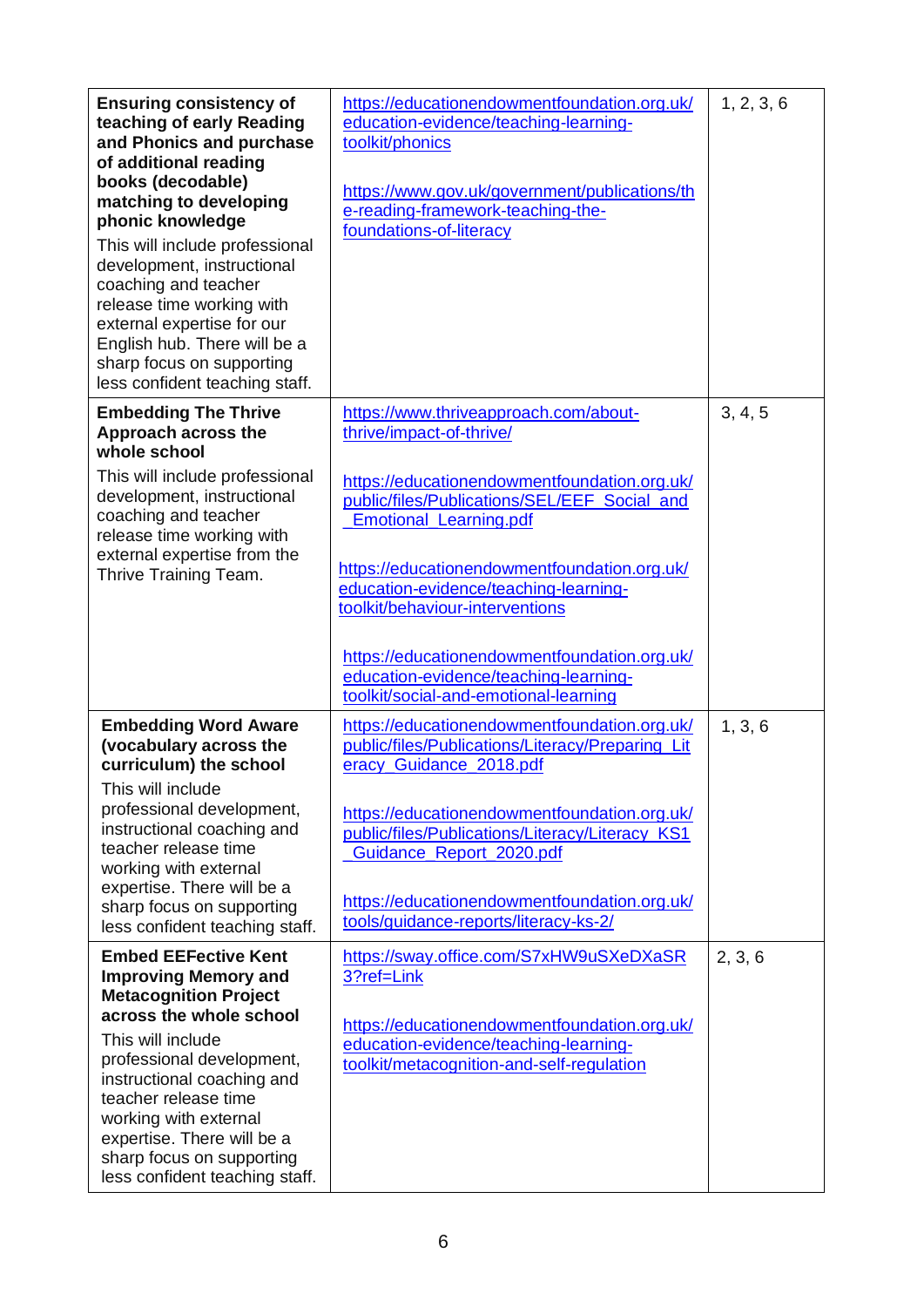| <b>Embed the EEFective</b><br><b>Kent SEND and Learning</b><br><b>Behaviours Project across</b><br>the whole school | https://sway.office.com/S7xHW9uSXeDXaSR<br>3?ref=Link<br>https://educationendowmentfoundation.org.uk/                          | 3, 4, 5, 6 |
|---------------------------------------------------------------------------------------------------------------------|--------------------------------------------------------------------------------------------------------------------------------|------------|
| This will include<br>professional development,<br>instructional coaching and<br>teacher release time                | education-evidence/teaching-learning-<br>toolkit/learning-styles                                                               |            |
| working with external<br>expertise. There will be a<br>sharp focus on supporting<br>less confident teaching staff.  | https://educationendowmentfoundation.org.uk/<br>education-evidence/teaching-learning-<br>toolkit/social-and-emotional-learning |            |

### **Targeted academic support (for example, tutoring, one-to-one support structured interventions)**

### **Budgeted cost: £17000**

| <b>Activity</b>                                                                            | Evidence that supports this approach                                                                                                                                                                                                                                               | <b>Challenge</b><br>number(s)<br>addressed |
|--------------------------------------------------------------------------------------------|------------------------------------------------------------------------------------------------------------------------------------------------------------------------------------------------------------------------------------------------------------------------------------|--------------------------------------------|
| Employment of<br>Independent<br>Speech and<br>Language<br>Therapist for 1 x<br>day, weekly | https://www.medicalnewstoday.com/articles/speech-<br>therapy<br>https://www.rcslt.org/<br>An increased number of children starting school with<br>poor levels of speech and language<br>Long waiting lists on NHS speech and language<br>(18months)<br>Early identification is key | 1, 2, 3, 6                                 |
| Speech Link<br>and Language<br>Link                                                        | https://speechandlanguage.info/                                                                                                                                                                                                                                                    | 1, 2, 3, 6                                 |
| <b>Talk Boost ICan</b>                                                                     | https://ican.org.uk/talk-boost/                                                                                                                                                                                                                                                    | 1, 2, 3, 6                                 |
| <b>LUCID/LASS</b><br>GL<br>Assessments                                                     | https://www.gl-assessment.co.uk/case-studies/                                                                                                                                                                                                                                      | 2, 6                                       |
| Clicker 8                                                                                  | https://www.cricksoft.com/uk/clicker/success-stories<br>https://www.cricksoft.com/uk/clicker/learn-<br>more/evidence/research-norwich                                                                                                                                              | 1, 2, 3, 6                                 |
| TA / HLTA<br><b>Small Tutor</b><br>Groups after<br>school                                  | https://educationendowmentfoundation.org.uk/education-<br>evidence/teaching-learning-toolkit/small-group-tuition                                                                                                                                                                   | 3, 6                                       |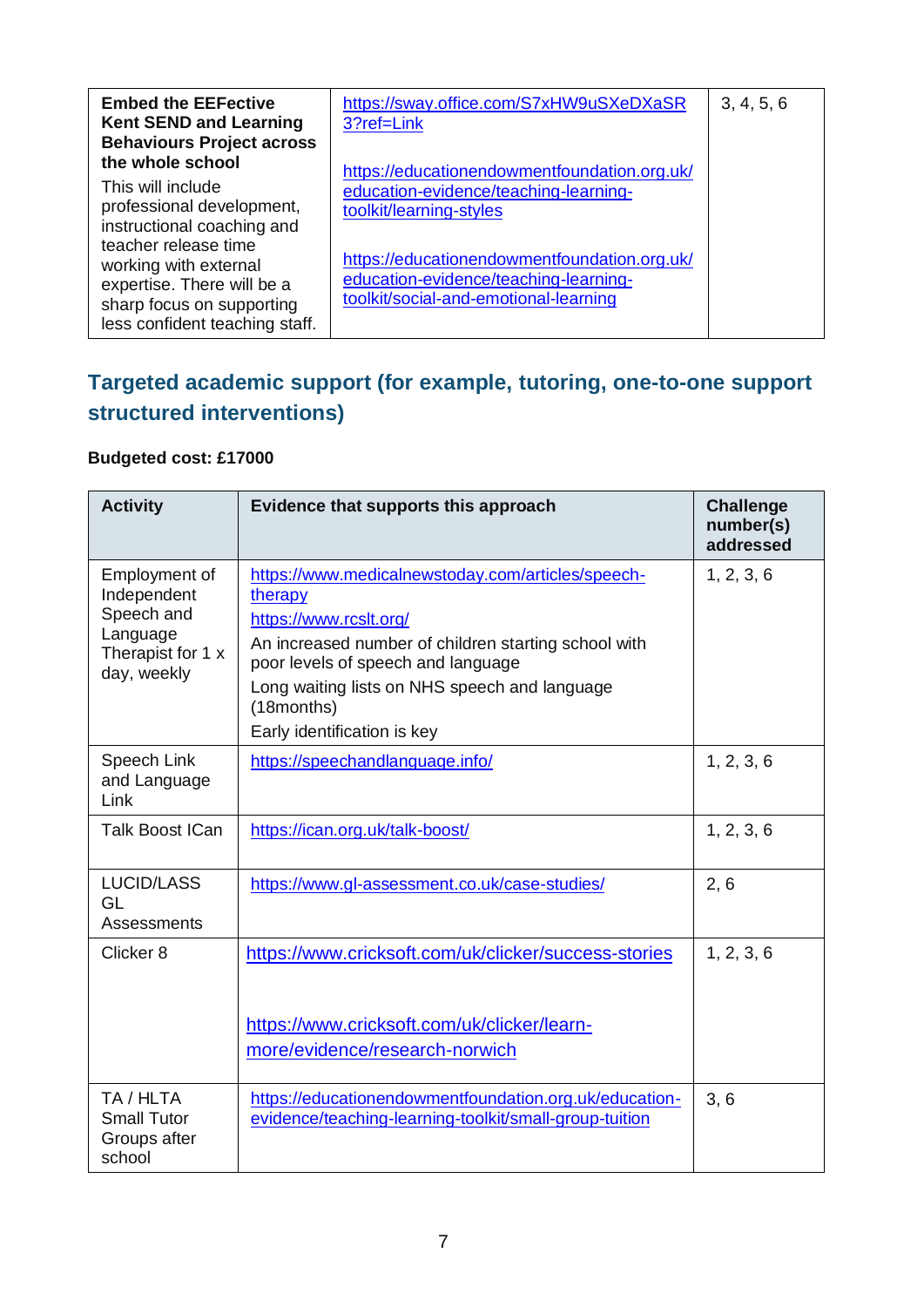| https://www.helenarkell.org.uk/documents/files/What-<br>works-for-children-and-young-people-with-literacy- |  |
|------------------------------------------------------------------------------------------------------------|--|
| difficulties-5th-addition.pdf                                                                              |  |

### **Wider strategies (for example, related to attendance, behaviour, wellbeing)**

#### **Budgeted cost: £9145**

| <b>Activity</b>                                                                                                        | Evidence that supports this approach                                                                                                | <b>Challenge</b><br>number(s)<br>addressed |
|------------------------------------------------------------------------------------------------------------------------|-------------------------------------------------------------------------------------------------------------------------------------|--------------------------------------------|
| <b>EEFective Kent</b><br>Children's<br>University                                                                      | https://www.childrensuniversity.co.uk/about-us/the-<br>difference-we-make/                                                          | 3, 4, 6                                    |
| Project                                                                                                                | https://www.nfer.ac.uk/for-schools/participate-in-<br>research/evaluation-of-children-s-university/                                 |                                            |
|                                                                                                                        | https://educationendowmentfoundation.org.uk/projects-<br>and-evaluation/projects/childrens-university                               |                                            |
| Ensure all<br>disadvantaged<br>children have full<br>access to<br>enrichment<br>activities                             | https://educationendowmentfoundation.org.uk/guidance-<br>for-teachers/life-skills-enrichment                                        | 3, 4, 6                                    |
| Free<br>Wraparound<br>Care for key<br>pupils and<br>families who<br>need support<br>with attendance<br>and punctuality | https://educationendowmentfoundation.org.uk/projects-<br>and-evaluation/projects/national-school-breakfast-<br>programme            | 4, 6                                       |
| Contingency<br>Fund for acute<br><b>issues</b>                                                                         | Resources set aside for needs not yet identified. Our<br>experience tells us that this is important to be able to be<br>responsive. | <b>ALL</b>                                 |

# **Total budgeted cost: £59145**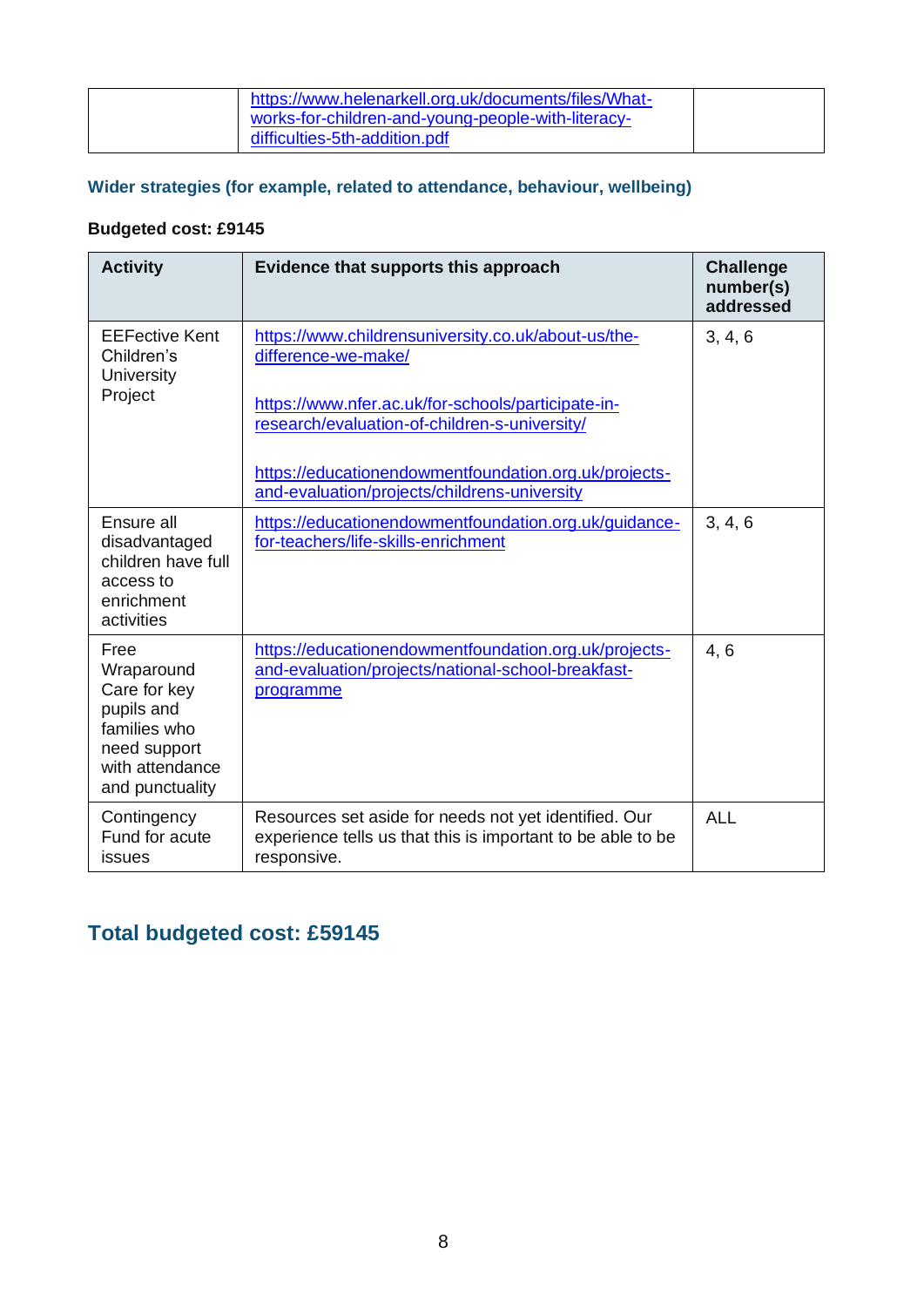# **Part B: Review of outcomes in the previous academic year**

## **Pupil premium strategy outcomes**

This details the impact that our pupil premium activity had on pupils in the 2020 to 2021 academic year.

#### **Impact of pandemic on achieving outcomes**

**Speech and Language Focus:** Increased support for pupils with identified speech and language needs. Reviews by our Independent therapist were able to continue virtually during the school closure in Jan-March 2021 and capacity was increased due to increasing from 1 day a month to 1 day fortnightly. Caseload increased by 11 children, with 5 children being discharged once their targets were achieved. The waiting list for support from NHS Speech and Language has grown considerably since March 2020 (Approximately 18 months between initial assessment and receiving a block of targeted therapy). Having our own access to a therapist has meant that we have been able to provide early intervention for children.

To further support learning in class, we bought into Junior Language Link (an assessment tool to identify and support children with mild to moderate SLCN (speech, language and communication needs) and Widgit Online (which creates visual, communication and learning supports).

**Wellbeing Focus:** In response to growing social and emotional need we have train up specific staff for a more structured Nurture Provision (via ELSA and Thrive training programmes.) This provision was reactive to the growing need, especially following the full reopening of the school after the first lockdown. This included setting up a bespoke Nurture area to assist individual and group support. This provision was well received by both staff and parents/carers with much positive feedback. We had 46 children attend the provision across the year with 28 graduating fully from the programme with improved engagement in class and increased access of their learning. 10 children partially graduating with a support system in place if required. We bought into Boxall Profile online to enable us to assess and plan to meet SEMH needs across the school.

**Attendance:** Our FLO was appointed for a September start and began a working in partnership with the Attendance Officer to ensure pupils returned to school following the full reopening of school in September 2020. End of Year attendance was 86.78% for our disadvantaged pupils compared to 94.29% for the whole school. This was lower than expected considering the interventions and staffing focus.

**Reading and Spelling Focus:** Children not able to engage with spellings that met age-related expectations were provided with Read Write Inc Phonics sessions to support their learning needs. This learning was interrupted by the second school closure but restarted upon reopening and has continued into the new academic year. For a small number of children this